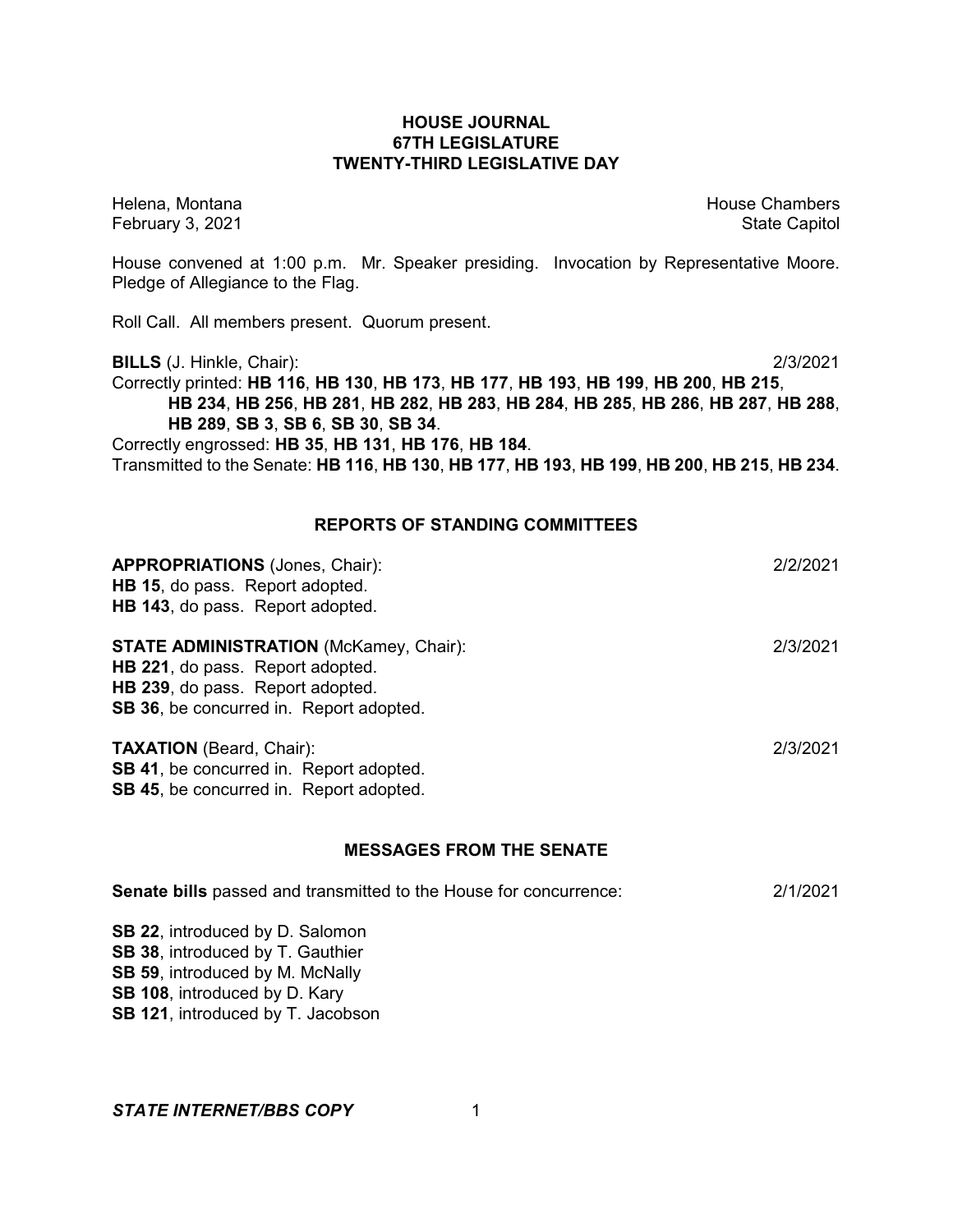## **MESSAGES FROM THE GOVERNOR**

February 3, 2021

The Honorable Wylie Galt Speaker of the House State Capitol Helena, Montana 59620

Dear Speaker Galt:

On Wednesday, February 3, 2021, I have signed **House Bill 1** - L. Jones.

The bill has been delivered to the Secretary of State's office.

Sincerely,

GREG GIANFORTE Governor

## **FIRST READING AND COMMITMENT OF BILLS**

The following House bills were introduced, read first time, and referred to committees:

**HB 290**, introduced by B. Tschida, referred to Business and Labor.

**HB 291**, introduced by M. Funk, referred to Human Services.

**HB 292**, introduced by G. Custer, M. Binkley, referred to Local Government.

**HB 293**, introduced by B. Mercer, S. Fitzpatrick, referred to Judiciary.

**HB 294**, introduced by R. Fitzgerald, referred to Agriculture.

**HB 295**, introduced by M. Caferro, referred to Business and Labor.

**HB 296**, introduced by M. Caferro, referred to Human Services.

**HB 297**, introduced by M. Caferro, referred to Business and Labor.

**HB 298**, introduced by S. Galloway, F. Anderson, D. Bartel, B. Beard, D. Bedey, S. Berglee,

M. Binkley, L. Brewster, A. Buckley, E. Buttrey, J. Carlson, J. Dooling, N. Duram, D. Fern,

P. Fielder, R. Fitzgerald, F. Fleming, G. Frazer, J. Fuller, W. Galt, F. Garner, J. Gillette, S. Gist,

S. Greef, S. Gunderson, D. Harvey, E. Hill, C. Hinkle, J. Hinkle, K. Holmlund, M. Hopkins, L. Jones,

J. Keane, S. Kerns, C. Knudsen, R. Knudsen, D. Lenz, B. Ler, D. Loge, M. Malone, R. Marshall,

B. Mercer, B. Mitchell, T. Moore, F. Nave, M. Noland, J. Patelis, B. Phalen, B. Putnam, J. Read,

A. Regier, V. Ricci, J. Schillinger, K. Seekins-Crowe, L. Sheldon-Galloway, D. Skees, F. Smith,

M. Stromswold, B. Tschida, B. Usher, S. Vinton, T. Welch, K. Whitman, J. Windy Boy, K. Zolnikov, M. Blasdel, S. Fitzpatrick, S. Hinebauch, D. Howard, T. McGillvray, K. Regier, J. Small, referred to Taxation.

**HB 299**, introduced by M. Dunwell, referred to Human Services.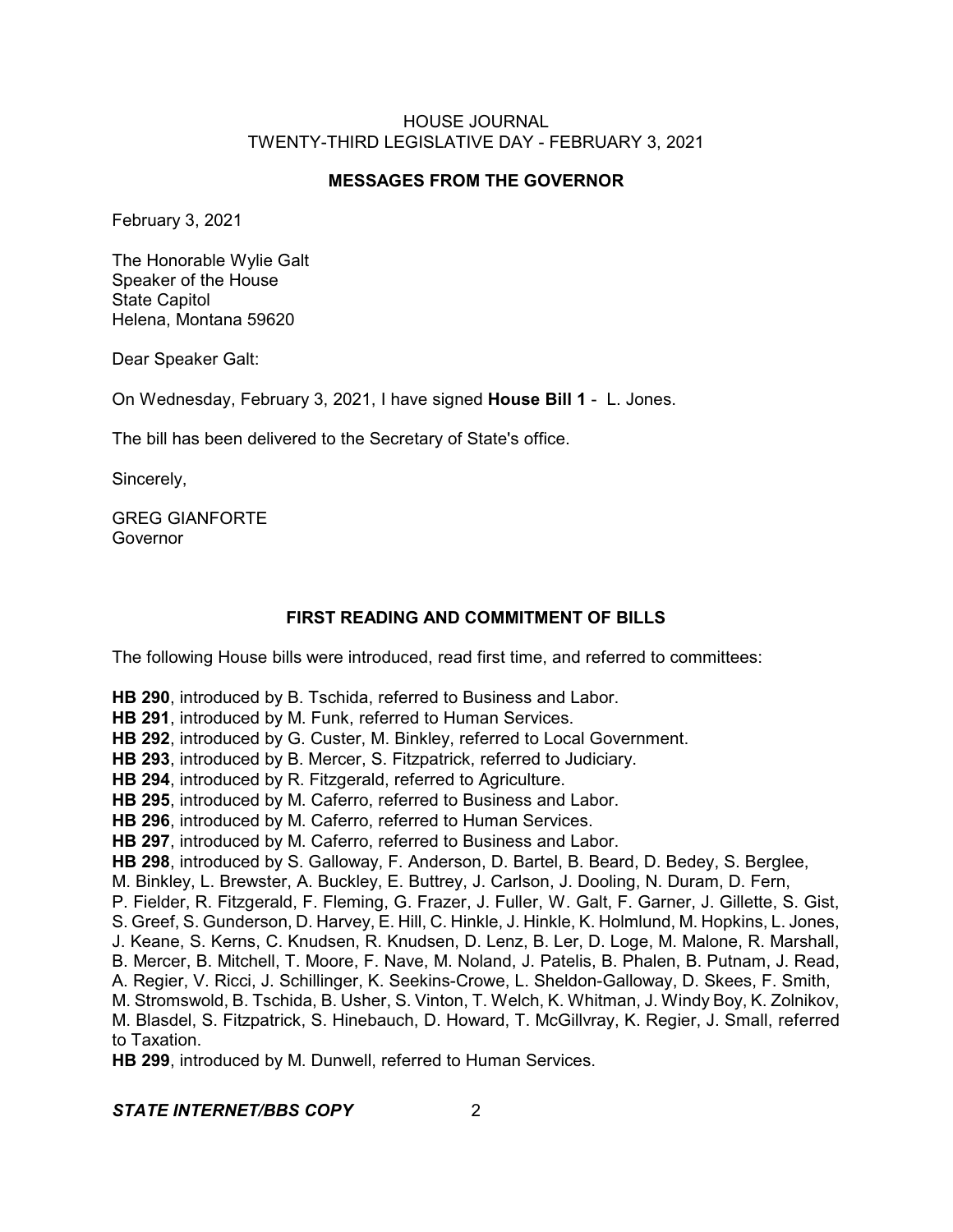**HB 300**, introduced by J. Schillinger, referred to Education. **HB 301**, introduced by J. Schillinger, referred to Transportation. **HB 302**, introduced by J. Kassmier, referred to Agriculture. **HB 303**, introduced by J. Kassmier, C. Knudsen, referred to Taxation. **HB 304**, introduced by F. Garner, D. Fern, referred to Local Government. **HB 305**, introduced by S. Berglee, referred to Fish, Wildlife and Parks.

The following House joint resolution was introduced, read first time, and referred to committee:

**HJR 6**, introduced by D. Fern, D. Bedey, G. Custer, J. Fuller, F. Garner, S. Greef, J. Hamilton, M. Marler, T. Welch, referred to Taxation.

## **SECOND READING OF BILLS (COMMITTEE OF THE WHOLE)**

Majority Leader Vinton moved the House resolve itself into a Committee of the Whole for consideration of business on second reading. Motion carried. Representative Berglee in the chair.

Mr. Speaker: We, your Committee of the Whole, having had under consideration business on second reading, recommend as follows:

**HB 164** - Representative Keogh moved **HB 164** do pass. Motion carried as follows:

Yeas: Abbott, Anderson, Bartel, Beard, Bedey, Berglee, Bertoglio, Binkley, Bishop, Brewster, Buckley, Buttrey, Caferro, Carlson, Curdy, Custer, Dooling, Dunwell, Duram, Farris-Olsen, Fern, Fielder, Fitzgerald, Fleming, France, Frazer, Fuller, Funk, Galloway, Garner, Gillette, Gist, Greef, Gunderson, Hamilton, Harvey, Hawk, Hayman, Hill, Hinkle C, Hinkle J, Holmlund, Hopkins, Jones, Karjala, Kassmier, Keane, Kelker, Keogh, Kerns, Kerr-Carpenter, Knudsen C, Knudsen R, Kortum, Lenz, Ler, Loge, Malone, Marler, Marshall, McKamey, Mercer, Mitchell, Moore, Nave, Noland, Novak, Olsen, Patelis, Phalen, Putnam, Read, Regier A, Regier M, Reksten, Ricci, Running Wolf, Schillinger, Seekins-Crowe, Sheldon-Galloway, Skees, Smith, Stafman, Stewart Peregoy, Stromswold, Sullivan, Tenenbaum, Thane, Trebas, Tschida, Usher, Vinton, Walsh, Weatherwax, Welch, Whiteman Pena, Whitman, Windy Boy, Zolnikov, Mr. Speaker. Total 100

Nays: None. Total 0

Voted absentee: None.

Excused: None. Total 0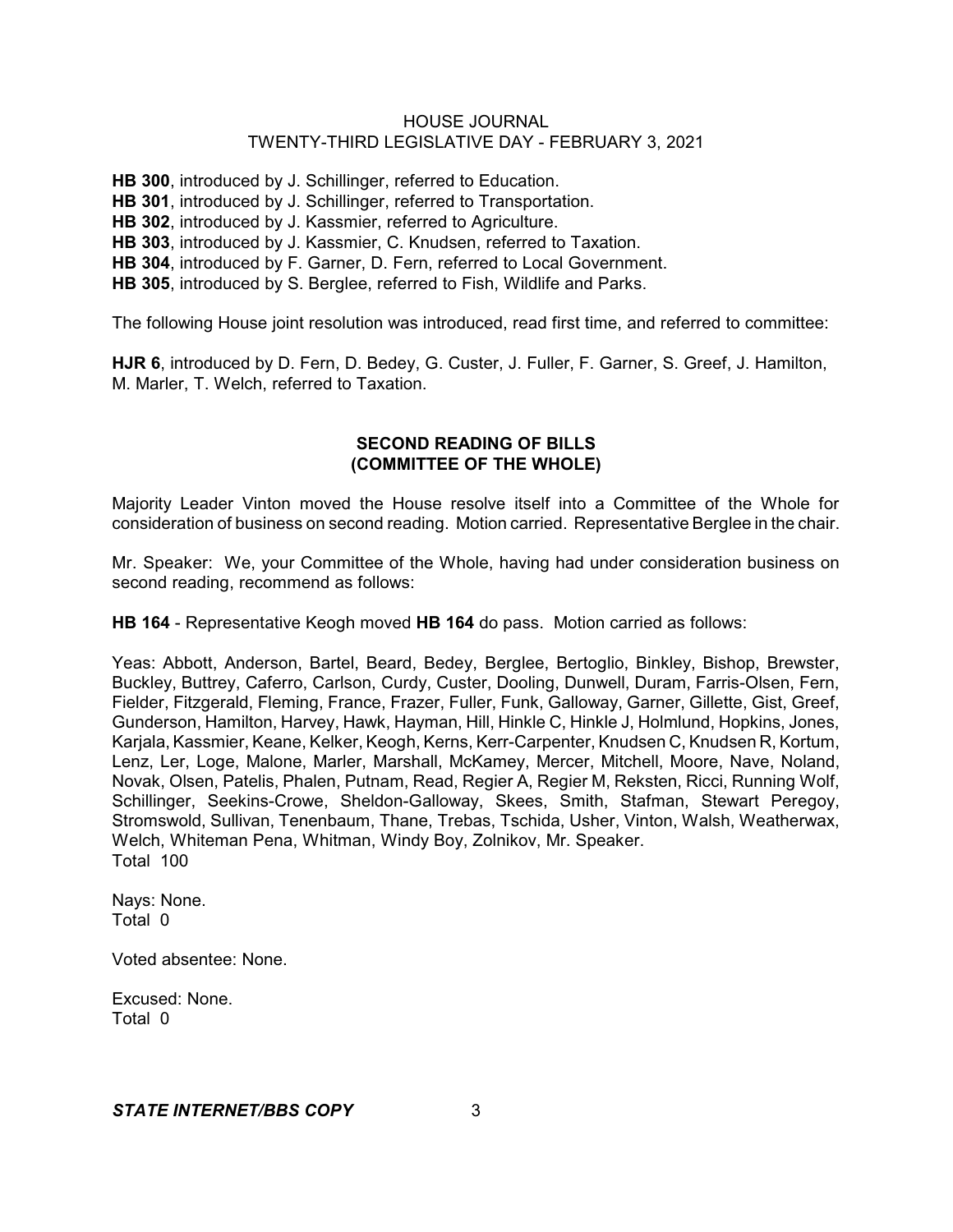Absent or not voting: None. Total 0

**HB 180** - Representative Curdy moved **HB 180** do pass. Motion carried as follows:

Yeas: Abbott, Anderson, Bartel, Beard, Bedey, Berglee, Bertoglio, Binkley, Bishop, Brewster, Buckley, Buttrey, Caferro, Carlson, Curdy, Custer, Dooling, Dunwell, Duram, Farris-Olsen, Fern, Fitzgerald, Fleming, France, Frazer, Fuller, Funk, Galloway, Garner, Gillette, Gist, Greef, Gunderson, Hamilton, Harvey, Hawk, Hayman, Hill, Hinkle C, Hinkle J, Holmlund, Hopkins, Jones, Karjala, Kassmier, Keane, Kelker, Keogh, Kerns, Kerr-Carpenter, Knudsen C, Knudsen R, Kortum, Lenz, Ler, Loge, Malone, Marler, Marshall, McKamey, Mercer, Moore, Nave, Noland, Novak, Olsen, Phalen, Putnam, Read, Regier A, Regier M, Reksten, Ricci, Running Wolf, Schillinger, Seekins-Crowe, Sheldon-Galloway, Skees, Smith, Stafman, Stewart Peregoy, Stromswold, Sullivan, Tenenbaum, Thane, Trebas, Usher, Vinton, Walsh, Weatherwax,Welch, WhitemanPena, Whitman, Windy Boy, Zolnikov, Mr. Speaker. Total 96

Nays: Fielder, Mitchell, Patelis, Tschida. Total 4

Voted absentee: None.

Excused: None. Total 0

Absent or not voting: None. Total 0

**HB 195** - Representative Ricci moved **HB 195** do pass. Motion carried as follows:

Yeas: Abbott, Anderson, Bartel, Beard, Bedey, Berglee, Bertoglio, Binkley, Bishop, Brewster, Buckley, Buttrey, Caferro, Carlson, Curdy, Custer, Dooling, Dunwell, Farris-Olsen, Fern, Fielder, Fitzgerald, Fleming, France, Frazer, Fuller, Funk, Garner, Gillette, Gist, Greef, Gunderson, Hamilton, Harvey, Hawk, Hayman, Hinkle J, Holmlund, Hopkins, Jones, Karjala, Kassmier, Keane, Kelker, Keogh, Kerns, Kerr-Carpenter, Knudsen C, Knudsen R, Kortum, Lenz, Ler, Loge, Malone, Marler, Marshall, McKamey, Mitchell, Moore, Nave, Noland, Novak, Olsen, Patelis, Phalen, Putnam, Regier A, Regier M, Reksten, Ricci, Running Wolf, Schillinger, Seekins-Crowe, Skees, Smith, Stafman, Stewart Peregoy, Stromswold, Sullivan, Tenenbaum, Thane, Trebas, Tschida, Usher, Vinton, Walsh, Weatherwax, Welch, Whiteman Pena, Whitman, Zolnikov, Mr. Speaker. Total 92

Nays: Duram, Galloway, Hill, Hinkle C, Mercer, Read, Sheldon-Galloway, Windy Boy. Total 8

Voted absentee: None.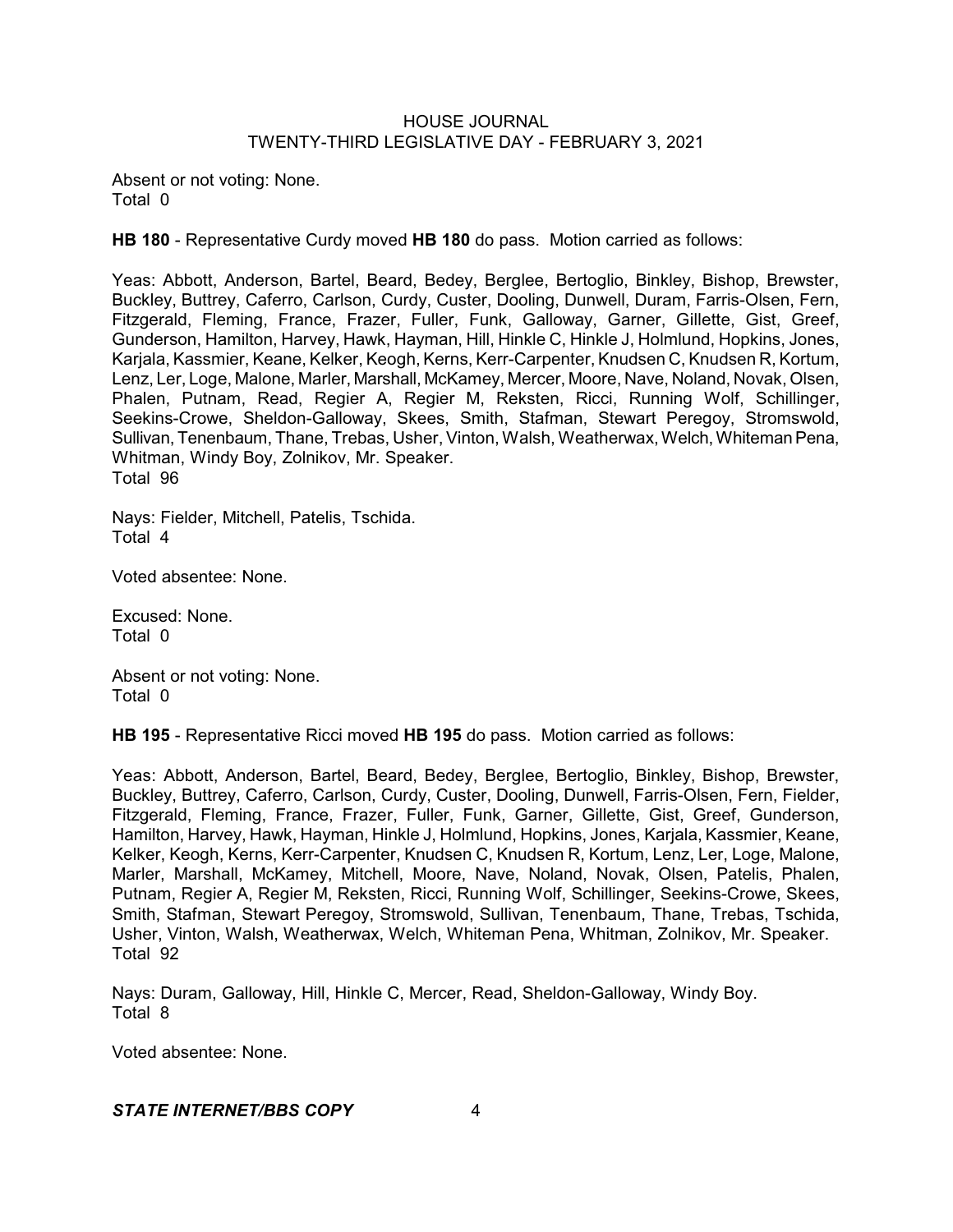Excused: None. Total 0

Absent or not voting: None. Total 0

**HB 197** - Representative Buttrey moved **HB 197** do pass. Motion carried as follows:

Yeas: Abbott, Anderson, Bartel, Beard, Bedey, Berglee, Bertoglio, Binkley, Bishop, Brewster, Buckley, Buttrey, Caferro, Carlson, Curdy, Custer, Dooling, Duram, Farris-Olsen, Fern, Fielder, Fitzgerald, Fleming, France, Frazer, Fuller, Funk, Garner, Gillette, Gist, Greef, Gunderson, Harvey, Hawk, Hayman, Hinkle C, Hinkle J, Holmlund, Hopkins, Jones, Karjala, Kassmier, Keane, Kelker, Keogh, Kerr-Carpenter, Knudsen C, Knudsen R, Lenz, Ler, Loge, Malone, Marler, Marshall, McKamey, Mitchell, Nave, Noland, Novak, Patelis, Putnam, Read, Regier A, Regier M, Reksten, Ricci, Running Wolf, Schillinger, Seekins-Crowe, Skees, Smith, Stafman, Stewart Peregoy, Stromswold, Sullivan, Thane, Trebas, Tschida, Usher, Vinton, Walsh, Weatherwax, Welch, Whiteman Pena, Whitman, Windy Boy, Zolnikov, Mr. Speaker. Total 88

Nays: Dunwell, Galloway, Hamilton, Hill, Kortum, Mercer, Moore, Olsen, Phalen, Sheldon-Galloway, Tenenbaum. Total 11

Voted absentee: None.

Excused: None. Total 0

Absent or not voting: Kerns. Total 1

**HB 211** - Representative Frazer moved **HB 211** do pass. Motion carried as follows:

Yeas: Abbott, Anderson, Bartel, Beard, Bedey, Berglee, Bertoglio, Binkley, Bishop, Brewster, Buckley, Buttrey, Caferro, Carlson, Curdy, Custer, Dooling, Dunwell, Duram, Farris-Olsen, Fern, Fielder, Fitzgerald, Fleming, France, Frazer, Fuller, Funk, Galloway, Garner, Gist, Greef, Gunderson, Hamilton, Harvey, Hawk, Hayman, Hill, Hinkle C, Hinkle J, Holmlund, Hopkins, Jones, Karjala, Kassmier, Keane, Kelker, Keogh, Kerns, Kerr-Carpenter, Knudsen C, Knudsen R, Kortum, Lenz, Ler, Loge, Marler, Marshall, McKamey, Mercer, Mitchell, Moore, Nave, Noland, Novak, Olsen, Patelis, Phalen, Putnam, Read, Regier A, Regier M, Reksten, Ricci, Running Wolf, Schillinger, Seekins-Crowe, Sheldon-Galloway, Skees, Smith, Stafman, Stewart Peregoy, Stromswold, Sullivan, Tenenbaum, Thane, Trebas, Tschida, Usher, Vinton, Walsh, Weatherwax, Welch, Whiteman Pena, Whitman, Windy Boy, Zolnikov, Mr. Speaker. Total 98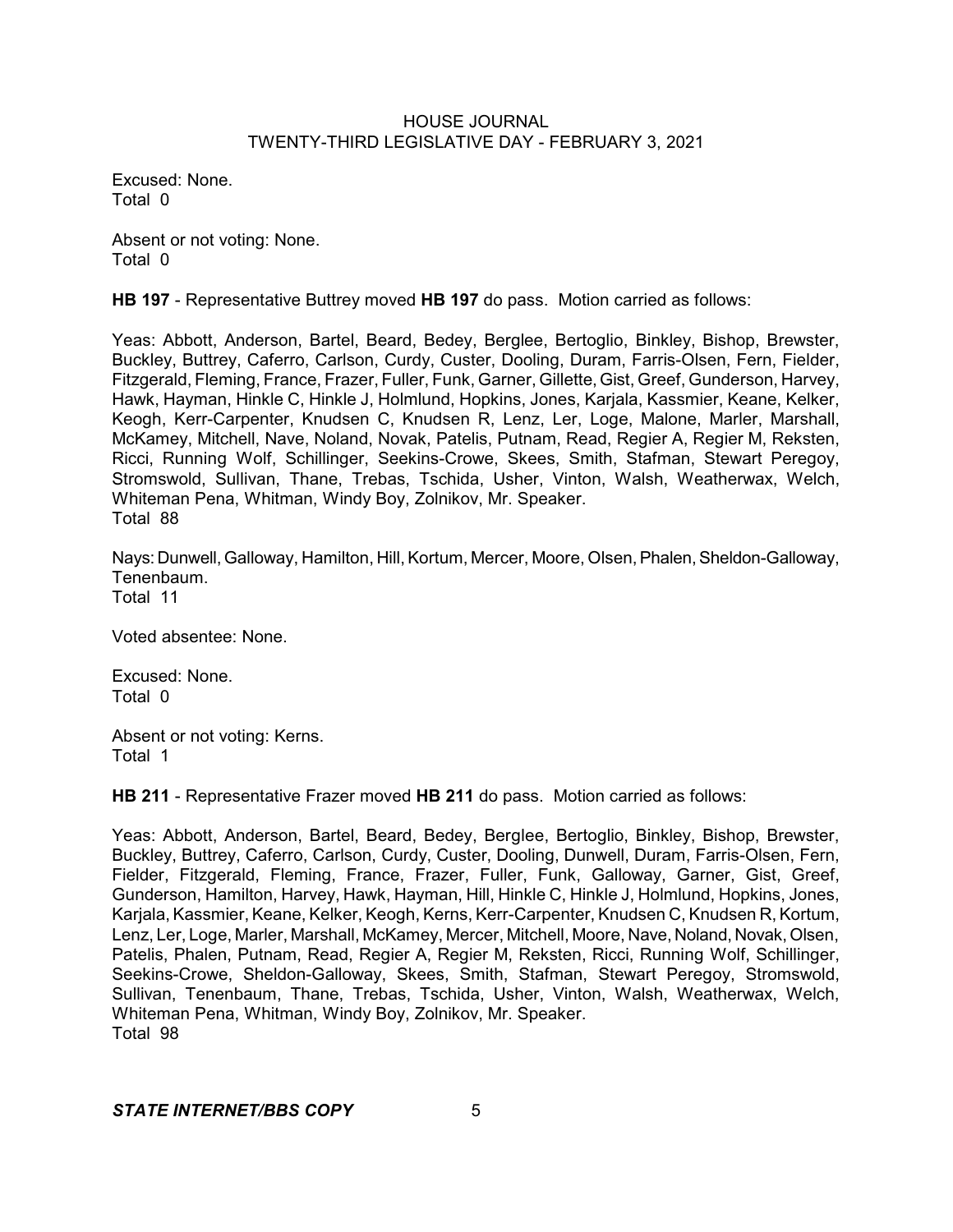Nays: None. Total 0

Voted absentee: None.

Excused: None. Total 0

Absent or not voting: Gillette, Malone. Total 2

**HB 213** - Representative Keane moved **HB 213** do pass. Motion carried as follows:

Yeas: Abbott, Anderson, Bartel, Beard, Bedey, Berglee, Bertoglio, Binkley, Bishop, Brewster, Buckley, Buttrey, Caferro, Carlson, Curdy, Custer, Dooling, Dunwell, Duram, Farris-Olsen, Fern, Fielder, Fitzgerald, Fleming, France, Frazer, Fuller, Funk, Galloway, Garner, Gillette, Gist, Greef, Gunderson, Hamilton, Harvey, Hawk, Hayman, Hill, Hinkle C, Hinkle J, Holmlund, Hopkins, Jones, Karjala, Kassmier, Keane, Kelker, Keogh, Kerns, Kerr-Carpenter, Knudsen C, Knudsen R, Kortum, Lenz, Ler, Loge, Malone, Marler, Marshall, McKamey, Mercer, Mitchell, Moore, Nave, Noland, Novak, Olsen, Patelis, Phalen, Putnam, Read, Regier A, Regier M, Reksten, Ricci, Running Wolf, Schillinger, Seekins-Crowe, Sheldon-Galloway, Skees, Smith, Stafman, Stewart Peregoy, Stromswold, Sullivan, Tenenbaum, Thane, Trebas, Tschida, Usher, Vinton, Walsh, Weatherwax, Welch, Whiteman Pena, Whitman, Windy Boy, Zolnikov, Mr. Speaker. Total 100

Nays: None. Total 0

Voted absentee: None.

Excused: None. Total 0

Absent or not voting: None. Total 0

**HB 214** - Representative Anderson moved **HB 214** do pass. Motion carried as follows:

Yeas: Abbott, Anderson, Bartel, Beard, Bedey, Berglee, Bertoglio, Binkley, Bishop, Brewster, Buckley, Buttrey, Caferro, Carlson, Curdy, Custer, Dooling, Dunwell, Duram, Farris-Olsen, Fern, Fielder, Fitzgerald, Fleming, France, Frazer, Fuller, Funk, Galloway, Garner, Gillette, Gist, Greef, Gunderson, Hamilton, Harvey, Hawk, Hayman, Hill, Hinkle C, Hinkle J, Holmlund, Hopkins, Jones, Karjala, Kassmier, Keane, Kelker, Keogh, Kerns, Kerr-Carpenter, Knudsen C, Knudsen R, Kortum, Lenz, Ler, Loge, Malone, Marler, Marshall, McKamey, Mercer, Mitchell, Moore, Nave, Noland, Novak, Olsen, Patelis, Phalen, Putnam, Read, Regier A, Regier M, Reksten, Ricci, Running Wolf,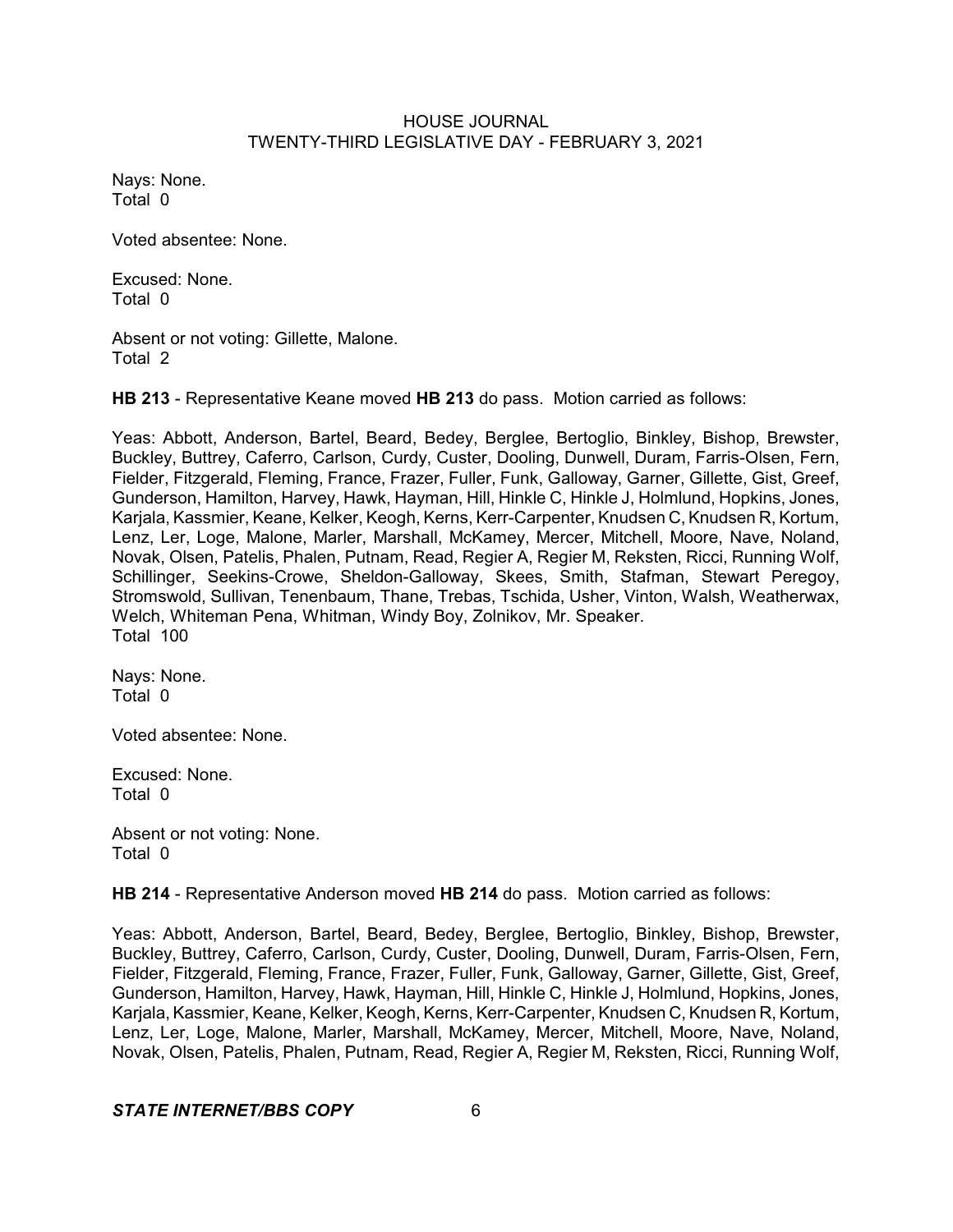Schillinger, Seekins-Crowe, Sheldon-Galloway, Skees, Smith, Stafman, Stewart Peregoy, Stromswold, Sullivan, Tenenbaum, Thane, Trebas, Tschida, Usher, Vinton, Walsh, Weatherwax, Welch, Whiteman Pena, Whitman, Windy Boy, Zolnikov, Mr. Speaker. Total 100

Nays: None. Total 0

Voted absentee: None.

Excused: None. Total 0

Absent or not voting: None. Total 0

**HB 229** - Representative Gillette moved **HB 229** do pass.

**HB 229** - Representative Gillette moved **HB 229**, second reading copy, be amended as follows:

1. Page 2, line 6. **Following:** "when" **Insert:** ": (a)"

2. Page 2, line 7. **Following:** "itself" **Insert:** "; or (b) the pregnancy is the result of an act of rape or incest"

Amendment adopted as follows:

Yeas: Abbott, Anderson, Bartel, Beard, Bedey, Bertoglio, Bishop, Brewster, Buckley, Buttrey, Caferro, Curdy, Custer, Dooling, Dunwell, Farris-Olsen, Fern, Fitzgerald, France, Frazer, Fuller, Funk, Garner, Gist, Hamilton, Harvey, Hawk, Hayman, Holmlund, Hopkins, Jones, Karjala, Kassmier, Keane, Kelker, Keogh, Kerr-Carpenter, Knudsen C, Kortum, Malone, Marler, Marshall, McKamey, Mercer, Mitchell, Moore, Novak, Olsen, Phalen, Putnam, Running Wolf, Smith, Stafman, Stewart Peregoy, Stromswold, Sullivan, Tenenbaum, Thane, Vinton, Walsh, Weatherwax, Welch, Whiteman Pena, Whitman, Mr. Speaker. Total 65

Nays: Berglee, Binkley, Carlson, Duram, Fielder, Fleming, Galloway, Gillette, Greef, Gunderson, Hill, Hinkle C, Hinkle J, Kerns, Knudsen R, Lenz, Ler, Loge, Nave, Noland, Patelis, Read,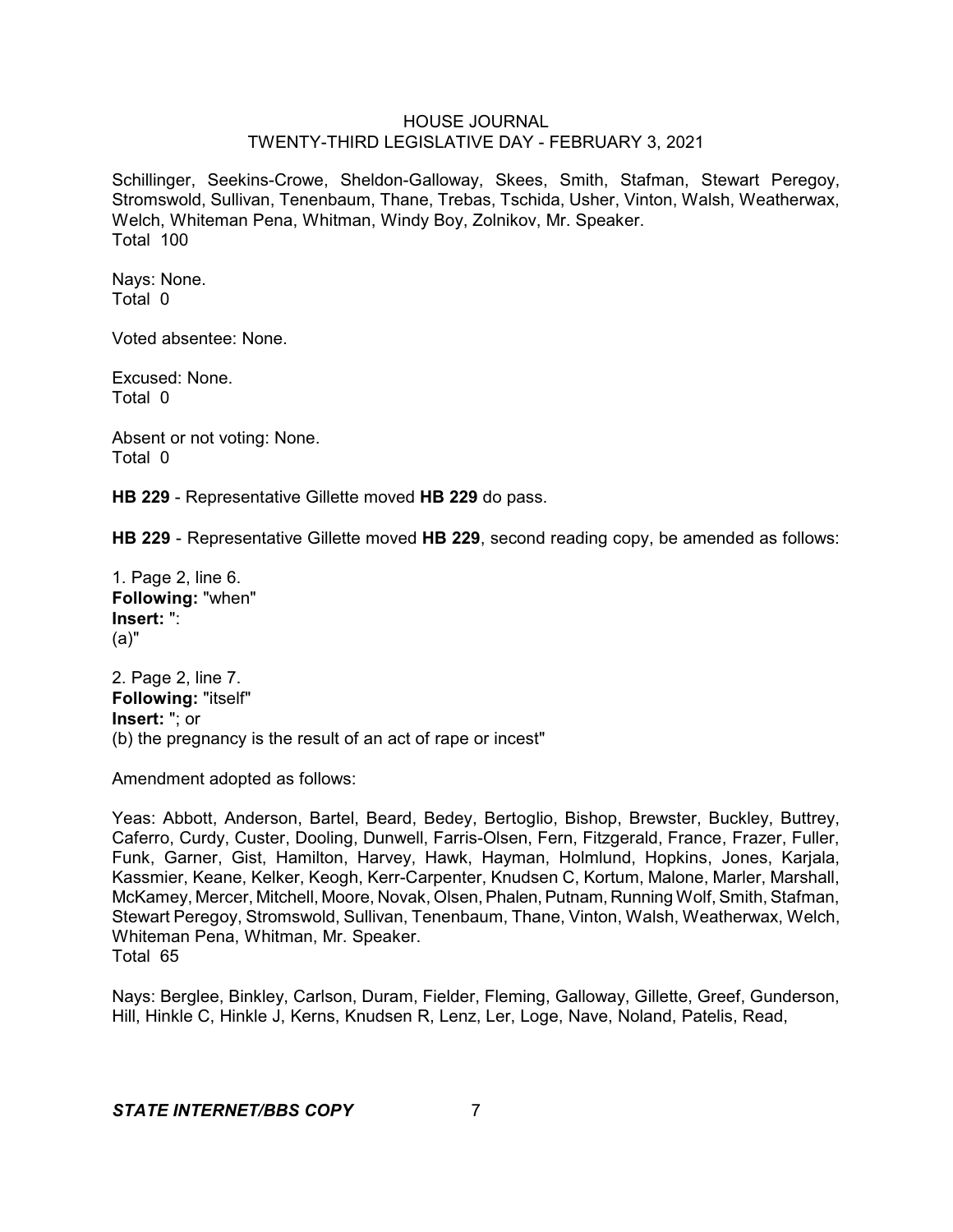Regier A, Regier M, Reksten, Ricci, Schillinger, Seekins-Crowe, Sheldon-Galloway, Skees, Trebas, Tschida, Usher, Windy Boy, Zolnikov. Total 35

Voted absentee: None.

Excused: None. Total 0

Absent or not voting: None. Total 0

**HB 229** - Representative Gillette moved **HB 229**, as amended, do pass. Motion carried as follows:

Yeas: Anderson, Bartel, Beard, Bedey, Berglee, Bertoglio, Binkley, Brewster, Buttrey, Carlson, Custer, Dooling, Duram, Fielder, Fitzgerald, Fleming, Frazer, Fuller, Galloway, Garner, Gillette, Gist, Gunderson, Hill, Hinkle C, Hinkle J, Holmlund, Hopkins, Jones, Kassmier, Kerns, Knudsen C, Knudsen R, Lenz, Ler, Loge, Malone, Marshall, McKamey, Mercer, Mitchell, Moore, Nave, Noland, Patelis, Phalen, Read, Regier A, Regier M, Reksten, Ricci, Schillinger, Seekins-Crowe, Sheldon-Galloway, Skees, Stromswold, Trebas, Tschida, Usher, Vinton, Walsh, Welch, Whitman, Windy Boy, Zolnikov, Mr. Speaker. Total 66

Nays: Abbott, Bishop, Buckley, Caferro, Curdy, Dunwell, Farris-Olsen, Fern, France, Funk, Greef, Hamilton, Harvey, Hawk, Hayman, Karjala, Keane, Kelker, Keogh, Kerr-Carpenter, Kortum, Marler, Novak, Olsen, Putnam, Running Wolf, Smith, Stafman, Stewart Peregoy, Sullivan, Tenenbaum, Thane, Weatherwax, Whiteman Pena. Total 34

Voted absentee: None.

Excused: None. Total 0

Absent or not voting: None. Total 0

**SB 4** - Representative Lenz moved **SB 4** be concurred in. Motion carried as follows:

Yeas: Abbott, Anderson, Bartel, Beard, Bedey, Berglee, Bertoglio, Binkley, Bishop, Brewster, Buckley, Buttrey, Caferro, Carlson, Curdy, Custer, Dooling, Dunwell, Duram, Farris-Olsen, Fern, Fielder, Fitzgerald, Fleming, France, Frazer, Fuller, Funk, Galloway, Garner, Gillette, Gist, Greef, Gunderson, Hamilton, Harvey, Hawk, Hayman, Hill, Hinkle C, Hinkle J, Holmlund, Hopkins, Jones, Karjala, Kassmier, Keane, Kelker, Keogh,Kerns, Kerr-Carpenter, Knudsen C, Knudsen R, Kortum, Lenz, Ler, Loge, Malone, Marler, Marshall, McKamey, Mercer, Mitchell, Moore, Nave, Noland,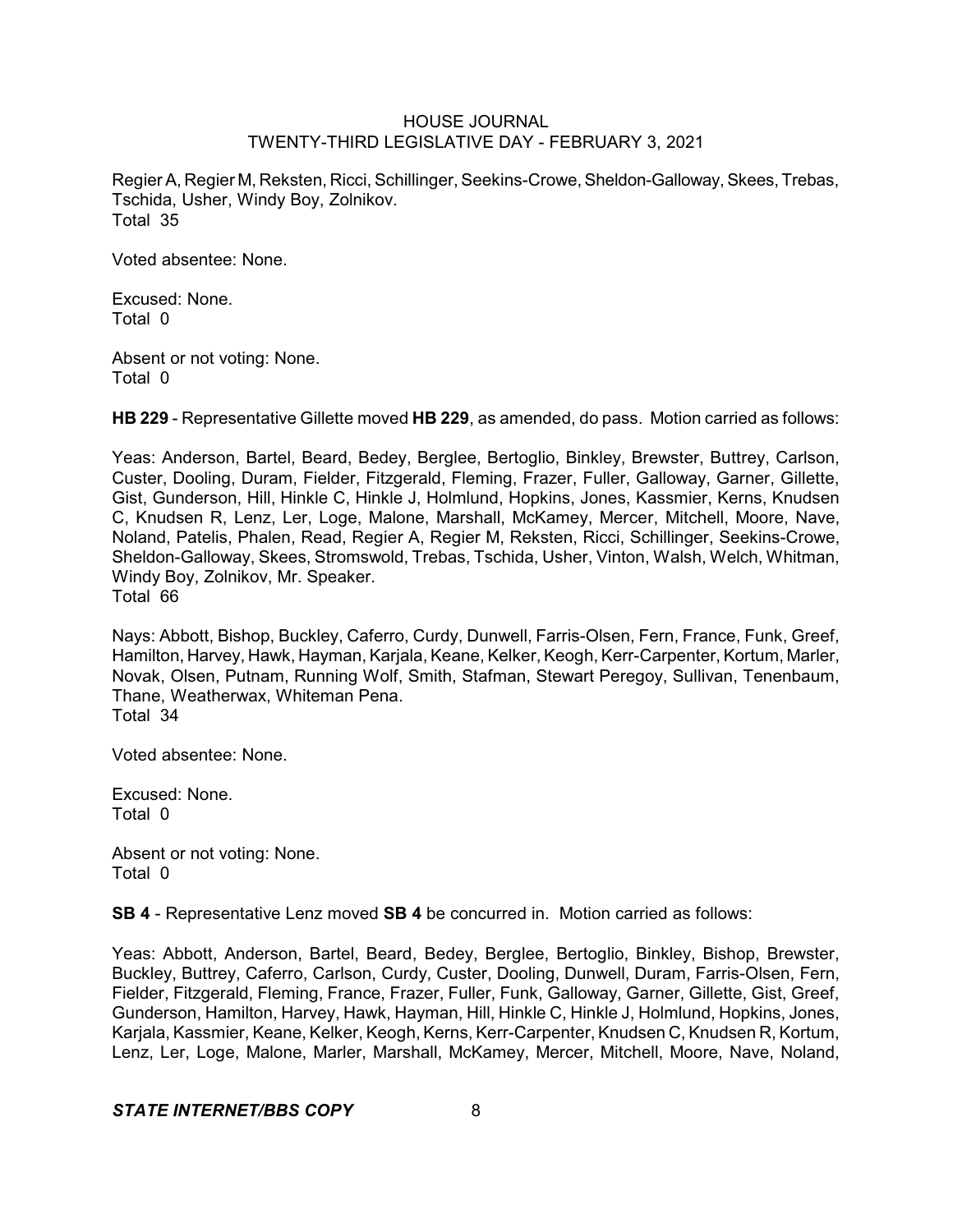Novak, Olsen, Patelis, Phalen, Putnam, Read, Regier A, Regier M, Reksten, Ricci, Running Wolf, Schillinger, Seekins-Crowe, Sheldon-Galloway, Skees, Smith, Stafman, Stewart Peregoy, Stromswold, Sullivan, Tenenbaum, Thane, Trebas, Tschida, Usher, Vinton, Walsh, Weatherwax, Welch, Whiteman Pena, Whitman, Windy Boy, Zolnikov, Mr. Speaker. Total 100

Nays: None. Total 0

Voted absentee: None.

Excused: None. Total 0

Absent or not voting: None. Total 0

**SB 14** - Representative Hayman moved **SB 14** be concurred in. Motion carried as follows:

Yeas: Abbott, Anderson, Bartel, Beard, Bedey, Berglee, Bertoglio, Binkley, Bishop, Brewster, Buckley, Buttrey, Caferro, Carlson, Curdy, Custer, Dooling, Dunwell, Duram, Farris-Olsen, Fern, Fielder, Fitzgerald, Fleming, France, Frazer, Fuller, Funk, Galloway, Garner, Gillette, Gist, Greef, Gunderson, Hamilton, Harvey, Hawk, Hayman, Hill, Hinkle C, Hinkle J, Holmlund, Hopkins, Jones, Karjala, Kassmier, Keane, Kelker, Keogh, Kerns, Kerr-Carpenter, Knudsen C, Knudsen R, Kortum, Lenz, Ler, Loge, Malone, Marler, Marshall, McKamey, Mercer, Mitchell, Moore, Nave, Noland, Novak, Olsen, Patelis, Phalen, Putnam, Read, Regier A, Regier M, Reksten, Ricci, Running Wolf, Schillinger, Seekins-Crowe, Sheldon-Galloway, Skees, Smith, Stafman, Stewart Peregoy, Stromswold, Sullivan, Tenenbaum, Thane, Trebas, Tschida, Usher, Vinton, Walsh, Weatherwax, Welch, Whiteman Pena, Whitman, Windy Boy, Zolnikov, Mr. Speaker. Total 100

Nays: None. Total 0

Voted absentee: None.

Excused: None. Total 0

Absent or not voting: None. Total 0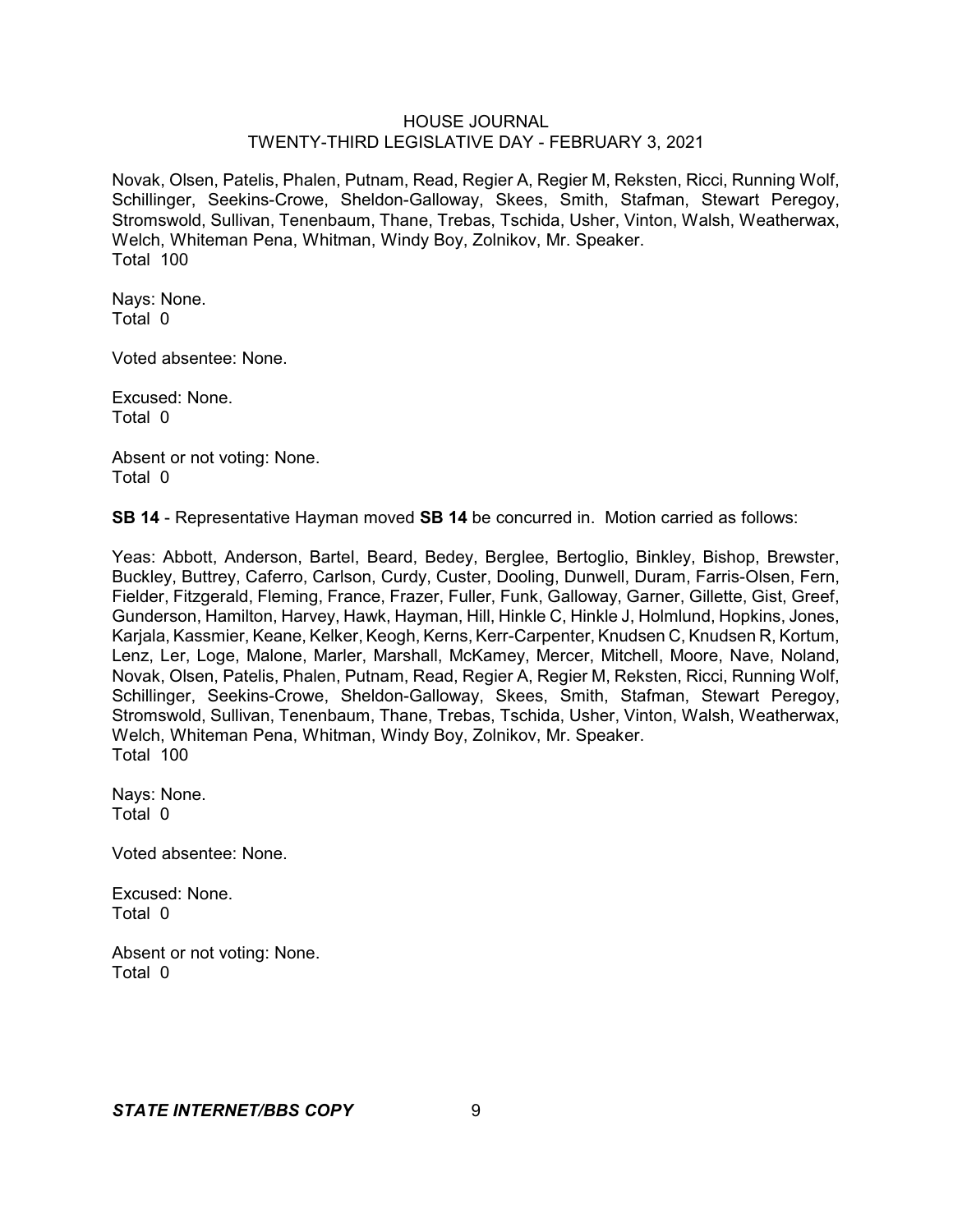**SB 26** - Representative Malone moved **SB 26** be concurred in. Motion carried as follows:

Yeas: Abbott, Anderson, Bartel, Beard, Bedey, Berglee, Bertoglio, Binkley, Bishop, Brewster, Buckley, Buttrey, Caferro, Carlson, Curdy, Custer, Dooling, Dunwell, Duram, Farris-Olsen, Fern, Fielder, Fitzgerald, Fleming, France, Frazer, Fuller, Funk, Galloway, Garner, Gillette, Gist, Greef, Gunderson, Hamilton, Harvey, Hawk, Hayman, Hill, Hinkle C, Hinkle J, Holmlund, Hopkins, Jones, Karjala, Kassmier, Keane, Kelker, Keogh, Kerns, Kerr-Carpenter, Knudsen C, Knudsen R, Kortum, Lenz, Ler, Loge, Malone, Marler, Marshall, McKamey, Mercer, Mitchell, Moore, Nave, Noland, Novak, Olsen, Patelis, Phalen, Putnam, Read, Regier A, Regier M, Reksten, Ricci, Running Wolf, Schillinger, Seekins-Crowe, Sheldon-Galloway, Skees, Smith, Stafman, Stewart Peregoy, Stromswold, Sullivan, Tenenbaum, Thane, Trebas, Tschida, Usher, Vinton, Walsh, Weatherwax, Welch, Whiteman Pena, Whitman, Windy Boy, Zolnikov, Mr. Speaker. Total 100

Nays: None. Total 0

Voted absentee: None.

Excused: None. Total 0

Absent or not voting: None. Total 0

**SB 50** - Representative Kelker moved **SB 50** be concurred in. Motion carried as follows:

Yeas: Abbott, Anderson, Bartel, Beard, Bedey, Berglee, Bertoglio, Binkley, Bishop, Brewster, Buckley, Buttrey, Caferro, Carlson, Curdy, Custer, Dooling, Dunwell, Duram, Farris-Olsen, Fern, Fielder, Fitzgerald, Fleming, France, Frazer, Fuller, Funk, Galloway, Garner, Gillette, Gist, Greef, Gunderson, Hamilton, Harvey, Hawk, Hayman, Hill, Holmlund, Hopkins, Jones, Karjala, Kassmier, Keane, Kelker, Keogh, Kerns, Kerr-Carpenter, Knudsen C, Knudsen R, Kortum, Lenz, Ler, Loge, Malone, Marler, McKamey, Mercer, Mitchell, Moore, Nave, Noland, Novak, Patelis, Phalen, Putnam, Read, Regier A, Regier M, Reksten, Ricci, Running Wolf, Schillinger, Seekins-Crowe, Sheldon-Galloway, Skees, Smith, Stafman, Stewart Peregoy, Stromswold, Sullivan, Thane, Trebas, Tschida, Usher, Vinton, Walsh, Weatherwax, Welch, Whiteman Pena, Whitman, Windy Boy, Zolnikov, Mr. Speaker. Total 95

Nays: Hinkle C, Hinkle J, Marshall, Olsen, Tenenbaum. Total 5

Voted absentee: None.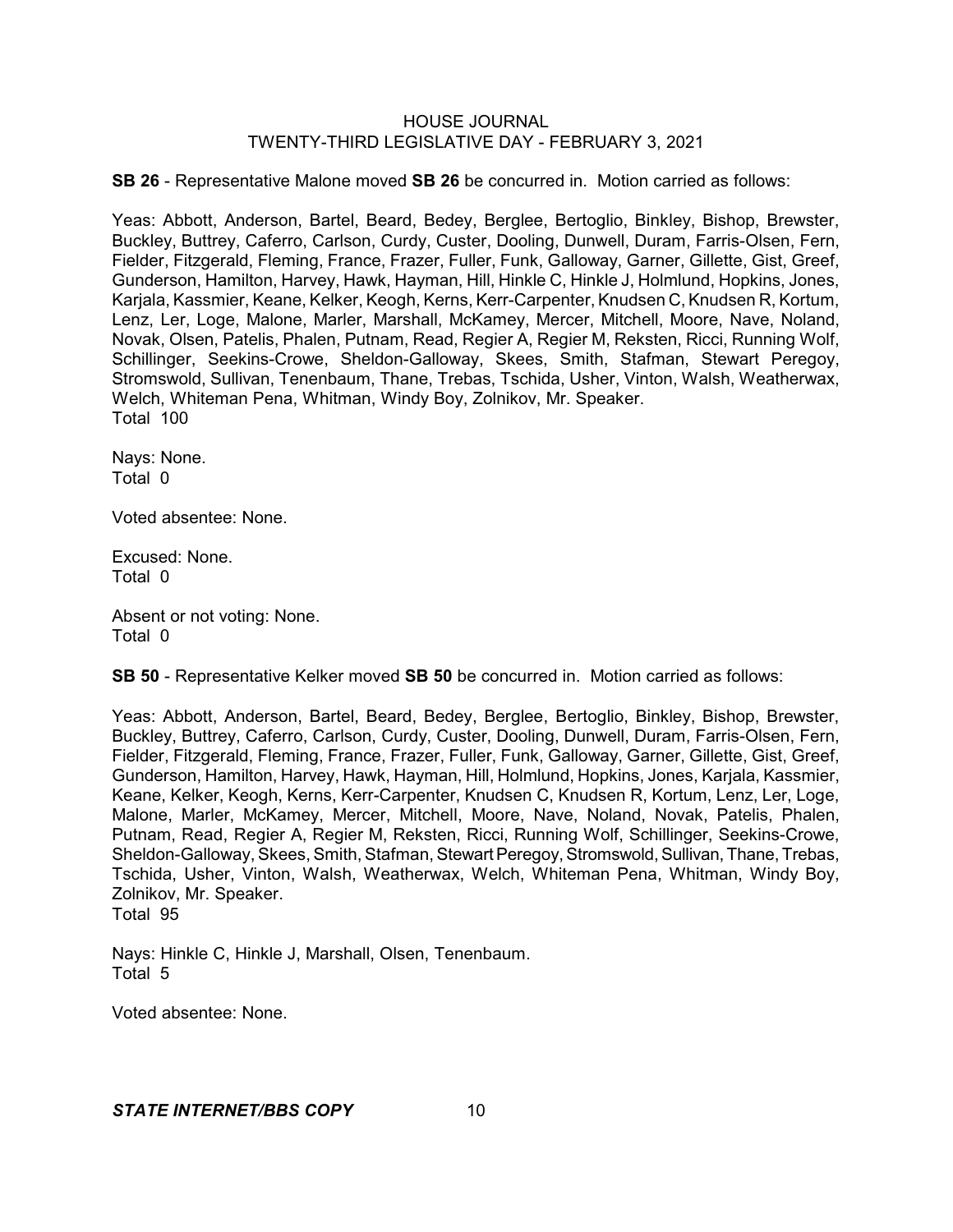Excused: None. Total 0

Absent or not voting: None. Total 0

Majority Leader Vinton moved the Committee rise and report. Motion carried. Committee arose. House resumed. Mr. Speaker presiding. Chair Berglee moved the Committee of the Whole report be adopted. Report adopted as follows:

Yeas: Abbott, Anderson, Bartel, Beard, Bedey, Berglee, Bertoglio, Binkley, Bishop, Brewster, Buckley, Buttrey, Caferro, Carlson, Curdy, Custer, Dooling, Dunwell, Duram, Farris-Olsen, Fern, Fielder, Fitzgerald, Fleming, France, Frazer, Fuller, Funk, Galloway, Garner, Gillette, Gist, Greef, Gunderson, Hamilton, Harvey, Hawk, Hill, Hinkle C, Hinkle J, Holmlund, Hopkins, Jones, Karjala, Kassmier, Keane, Kelker, Keogh, Kerns, Kerr-Carpenter, Knudsen C, Knudsen R, Kortum, Lenz, Ler, Loge, Malone, Marler, Marshall, McKamey, Mercer, Mitchell, Moore, Nave, Noland, Novak, Patelis, Phalen, Putnam, Read, Regier A, Regier M, Reksten, Ricci, Running Wolf, Schillinger, Seekins-Crowe, Sheldon-Galloway, Skees, Smith, Stafman, Stewart Peregoy, Stromswold, Sullivan, Tenenbaum, Thane, Trebas, Tschida, Usher, Vinton, Walsh, Weatherwax, Welch, Whiteman Pena, Whitman, Windy Boy, Zolnikov, Mr. Speaker. Total 98

Nays: Olsen. Total 1

Voted absentee: None.

Excused: None. Total 0

Absent or not voting: Hayman. Total 1

# **THIRD READING OF BILLS**

The following bills having been read three several times, title and history agreed to, were disposed of in the following manner:

**HB 116** passed as follows:

Yeas: Abbott, Anderson, Bartel, Beard, Bedey, Berglee, Bertoglio, Binkley, Bishop, Brewster, Buckley, Buttrey, Caferro, Carlson, Curdy, Custer, Dooling, Dunwell, Duram, Farris-Olsen, Fern, Fielder, Fitzgerald, Fleming, France, Frazer, Fuller, Funk, Galloway, Garner, Gillette, Gist, Greef, Gunderson, Hamilton, Harvey, Hawk, Hayman, Hill, Hinkle C, Hinkle J, Holmlund, Hopkins, Jones, Karjala, Kassmier, Keane, Kelker, Keogh, Kerns, Kerr-Carpenter, Knudsen C, Knudsen R, Kortum,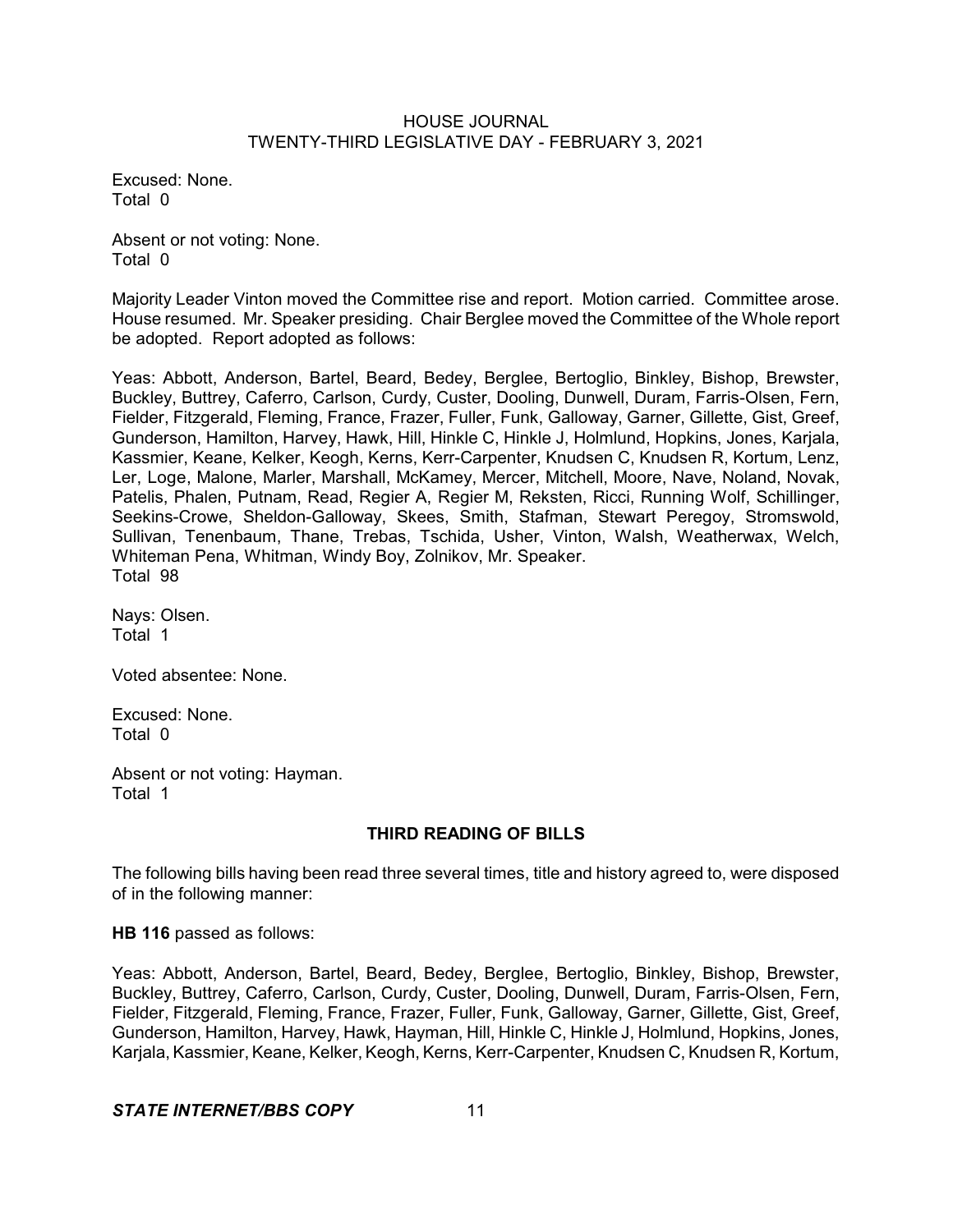Lenz, Ler, Loge, Malone, Marler, Marshall, McKamey, Mercer, Mitchell, Moore, Nave, Noland, Novak, Olsen, Patelis, Phalen, Putnam, Read, Regier A, Regier M, Reksten, Ricci, Running Wolf, Schillinger, Seekins-Crowe, Sheldon-Galloway, Skees, Smith, Stafman, Stewart Peregoy, Stromswold, Sullivan, Tenenbaum, Thane, Trebas, Tschida, Usher, Vinton, Walsh, Weatherwax, Welch, Whiteman Pena, Whitman, Windy Boy, Zolnikov, Mr. Speaker. Total 100

Nays: None. Total 0

Voted absentee: None.

Excused: None. Total 0

Absent or not voting: None. Total 0

**HB 130** passed as follows:

Yeas: Abbott, Anderson, Bartel, Beard, Bedey, Berglee, Bertoglio, Binkley, Bishop, Brewster, Buckley, Buttrey, Caferro, Carlson, Curdy, Custer, Dooling, Dunwell, Duram, Farris-Olsen, Fern, Fielder, Fitzgerald, Fleming, France, Frazer, Fuller, Funk, Galloway, Garner, Gillette, Gist, Greef, Gunderson, Hamilton, Harvey, Hawk, Hayman, Hill, Hinkle C, Hinkle J, Holmlund, Hopkins, Jones, Karjala, Kassmier, Kelker, Keogh, Kerns, Kerr-Carpenter, Knudsen C, Knudsen R, Kortum, Lenz, Ler, Loge, Malone, Marler, Marshall, McKamey, Mercer, Mitchell, Moore, Nave, Noland, Novak, Olsen, Patelis, Phalen, Putnam, Read, Regier A, Regier M, Reksten, Ricci, Running Wolf, Schillinger, Seekins-Crowe, Sheldon-Galloway, Skees, Smith, Stafman, Stromswold, Sullivan, Tenenbaum, Thane, Trebas, Tschida, Usher, Vinton, Walsh, Weatherwax, Welch, WhitemanPena, Whitman, Windy Boy, Zolnikov, Mr. Speaker. Total 98

Nays: Keane, Stewart Peregoy. Total 2

Voted absentee: None.

Excused: None. Total 0

Absent or not voting: None. Total 0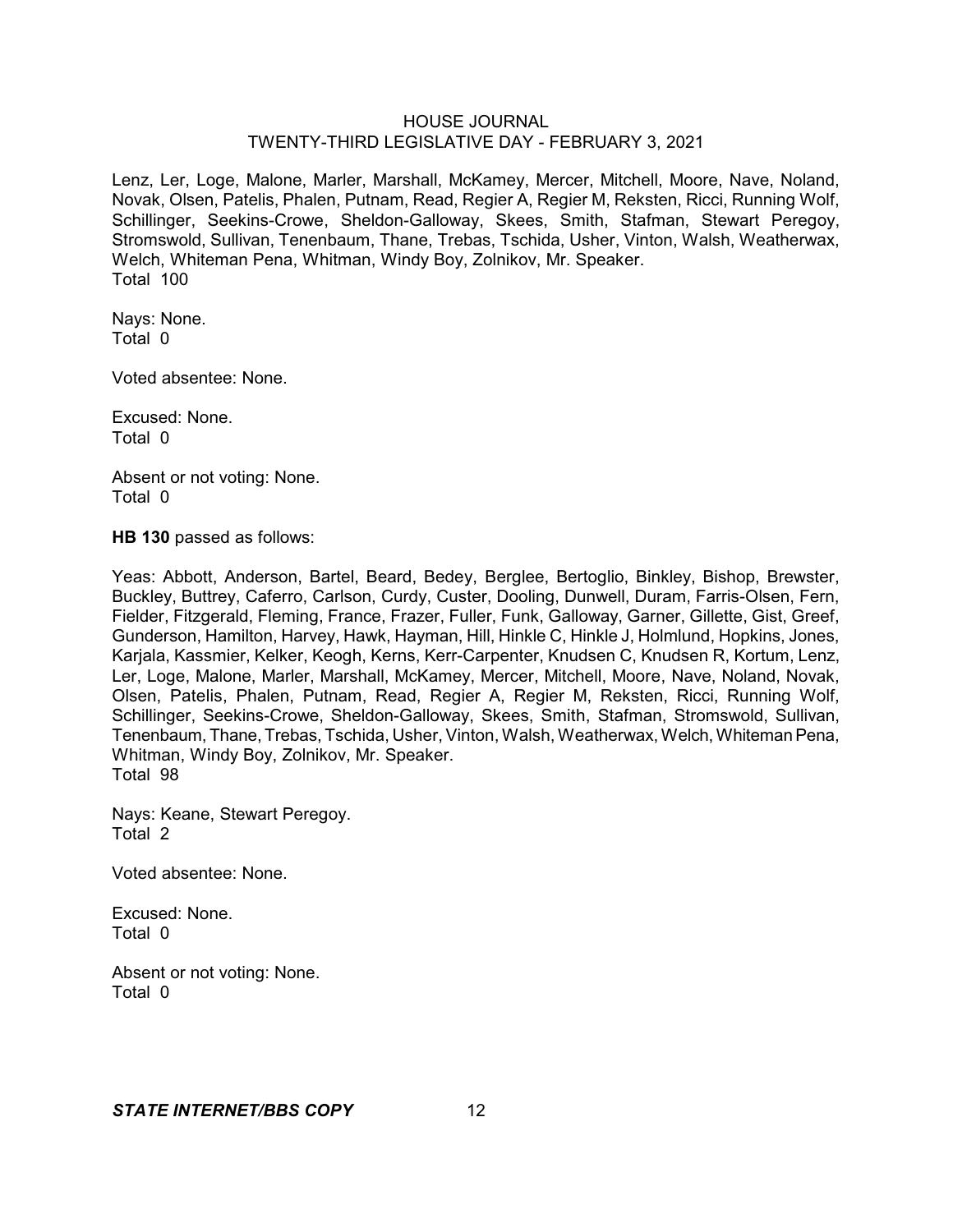**HB 177** passed as follows:

Yeas: Abbott, Anderson, Bartel, Beard, Bedey, Berglee, Bertoglio, Binkley, Bishop, Brewster, Buckley, Buttrey, Caferro, Carlson, Curdy, Custer, Dooling, Dunwell, Duram, Farris-Olsen, Fern, Fielder, Fitzgerald, Fleming, France, Frazer, Fuller, Funk, Galloway, Garner, Gillette, Gist, Greef, Gunderson, Hamilton, Harvey, Hawk, Hayman, Hill, Hinkle C, Hinkle J, Holmlund, Hopkins, Jones, Karjala, Kassmier, Keane, Kelker, Keogh, Kerns, Kerr-Carpenter, Knudsen C, Knudsen R, Kortum, Lenz, Ler, Loge, Malone, Marler, Marshall, McKamey, Mercer, Mitchell, Moore, Nave, Noland, Novak, Olsen, Patelis, Phalen, Putnam, Read, Regier A, Regier M, Reksten, Ricci, Running Wolf, Schillinger, Seekins-Crowe, Sheldon-Galloway, Skees, Smith, Stafman, Stewart Peregoy, Stromswold, Sullivan, Tenenbaum, Thane, Trebas, Tschida, Usher, Vinton, Walsh, Weatherwax, Welch, Whiteman Pena, Whitman, Windy Boy, Zolnikov, Mr. Speaker. Total 100

Nays: None. Total 0

Voted absentee: None.

Excused: None. Total 0

Absent or not voting: None. Total 0

**HB 193** passed as follows:

Yeas: Abbott, Anderson, Bartel, Beard, Bedey, Berglee, Bertoglio, Binkley, Bishop, Brewster, Buckley, Buttrey, Caferro, Carlson, Custer, Dooling, Duram, Farris-Olsen, Fern, Fielder, Fitzgerald, Fleming, France, Frazer, Fuller, Funk, Garner, Gillette, Gist, Greef, Gunderson, Hamilton, Harvey, Hawk, Hill, Hinkle C, Hinkle J, Holmlund, Hopkins, Jones, Karjala, Kassmier, Keane, Kelker, Keogh, Kerns, Kerr-Carpenter, Knudsen C, Knudsen R, Lenz, Ler, Loge, Malone, Marler, Marshall, McKamey, Mitchell, Moore, Nave, Noland, Novak, Patelis, Putnam, Read, Regier A, Regier M, Reksten, Ricci, Running Wolf, Schillinger, Seekins-Crowe, Skees, Smith, Stewart Peregoy, Stromswold, Sullivan, Tenenbaum, Thane, Trebas, Tschida, Usher, Vinton, Walsh, Weatherwax, Welch, Whiteman Pena, Whitman, Windy Boy, Zolnikov, Mr. Speaker. Total 90

Nays: Curdy, Dunwell, Galloway, Hayman, Kortum, Mercer, Olsen, Phalen, Sheldon-Galloway, Stafman. Total 10

Voted absentee: None.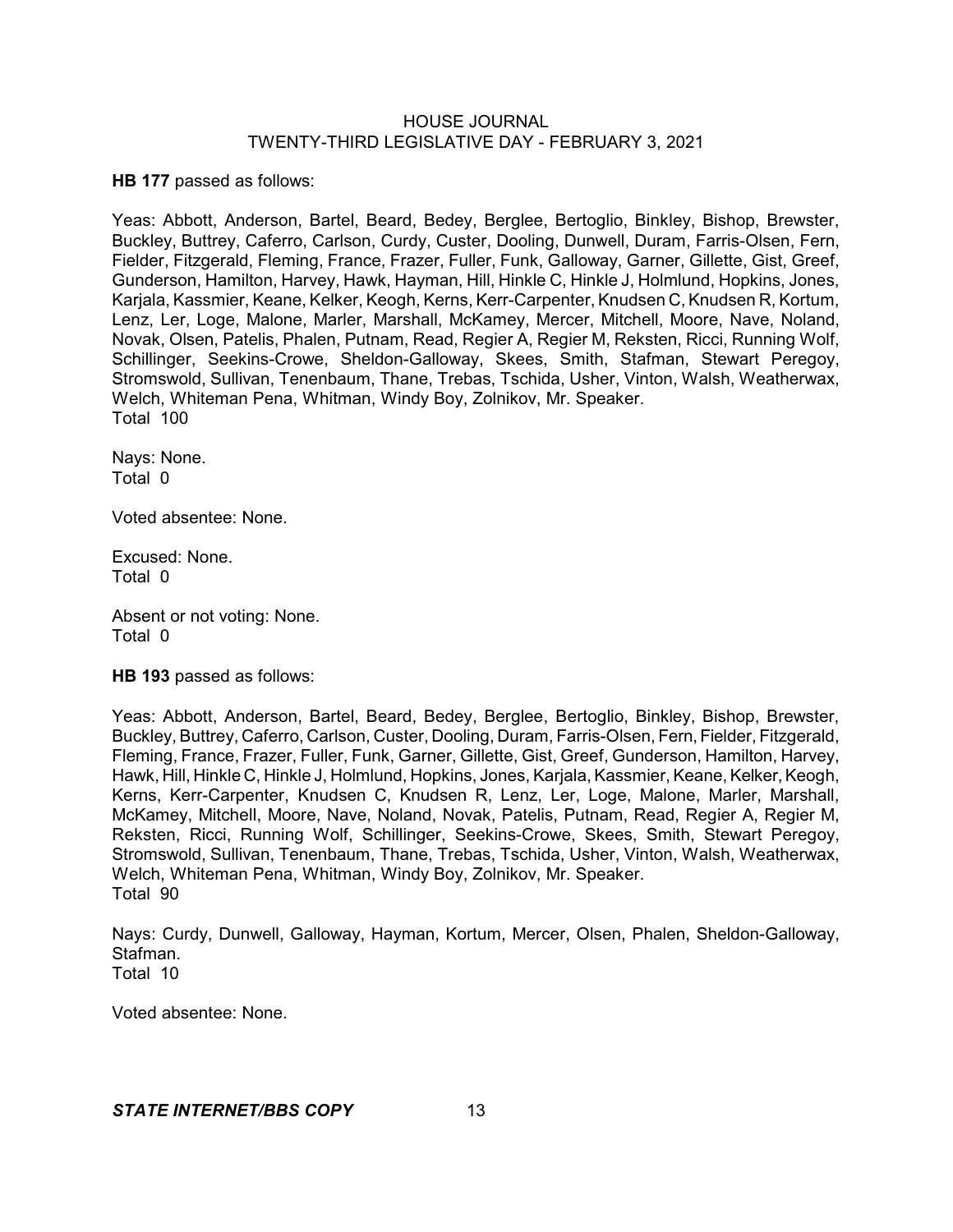Excused: None. Total 0

Absent or not voting: None. Total 0

**HB 199** passed as follows:

Yeas: Abbott, Anderson, Bartel, Beard, Bedey, Berglee, Bertoglio, Binkley, Bishop, Brewster, Buckley, Buttrey, Caferro, Carlson, Curdy, Custer, Dooling, Dunwell, Duram, Farris-Olsen, Fern, Fielder, Fitzgerald, Fleming, France, Frazer, Fuller, Funk, Galloway, Garner, Gillette, Gist, Greef, Gunderson, Hamilton, Harvey, Hawk, Hayman, Hill, Hinkle C, Hinkle J, Holmlund, Hopkins, Jones, Karjala, Kassmier, Keane, Kelker, Keogh, Kerns, Kerr-Carpenter, Knudsen C, Knudsen R, Kortum, Lenz, Ler, Loge, Malone, Marler, Marshall, McKamey, Mercer, Mitchell, Moore, Nave, Noland, Novak, Olsen, Patelis, Phalen, Putnam, Read, Regier A, Regier M, Reksten, Ricci, Running Wolf, Schillinger, Seekins-Crowe, Sheldon-Galloway, Skees, Smith, Stafman, Stewart Peregoy, Stromswold, Sullivan, Tenenbaum, Thane, Trebas, Tschida, Usher, Vinton, Walsh, Weatherwax, Welch, Whiteman Pena, Whitman, Windy Boy, Zolnikov, Mr. Speaker. Total 100

Nays: None. Total 0

Voted absentee: None.

Excused: None. Total 0

Absent or not voting: None. Total 0

**HB 200** passed as follows:

Yeas: Anderson, Bartel, Beard, Bedey, Berglee, Bertoglio, Binkley, Brewster, Buttrey, Carlson, Custer, Dooling, Duram, Fielder, Fitzgerald, Fleming, Frazer, Fuller, Galloway, Garner, Gillette, Gist, Greef, Gunderson, Hill, Hinkle C, Hinkle J, Holmlund, Hopkins, Jones, Kassmier, Kerns, Knudsen C, Knudsen R, Lenz, Ler, Loge, Malone, Marshall, McKamey, Mercer, Mitchell, Moore, Nave, Noland, Patelis, Phalen, Read, Regier A, Regier M, Reksten, Ricci, Schillinger, Seekins-Crowe, Sheldon-Galloway, Skees, Stromswold, Trebas, Tschida, Usher, Vinton, Walsh, Welch, Whitman, Zolnikov, Mr. Speaker. Total 66

Nays: Abbott, Bishop, Buckley, Caferro, Curdy, Dunwell, Farris-Olsen, Fern, France, Funk, Hamilton, Harvey, Hawk, Hayman, Karjala, Keane, Kelker, Keogh, Kerr-Carpenter, Kortum, Marler,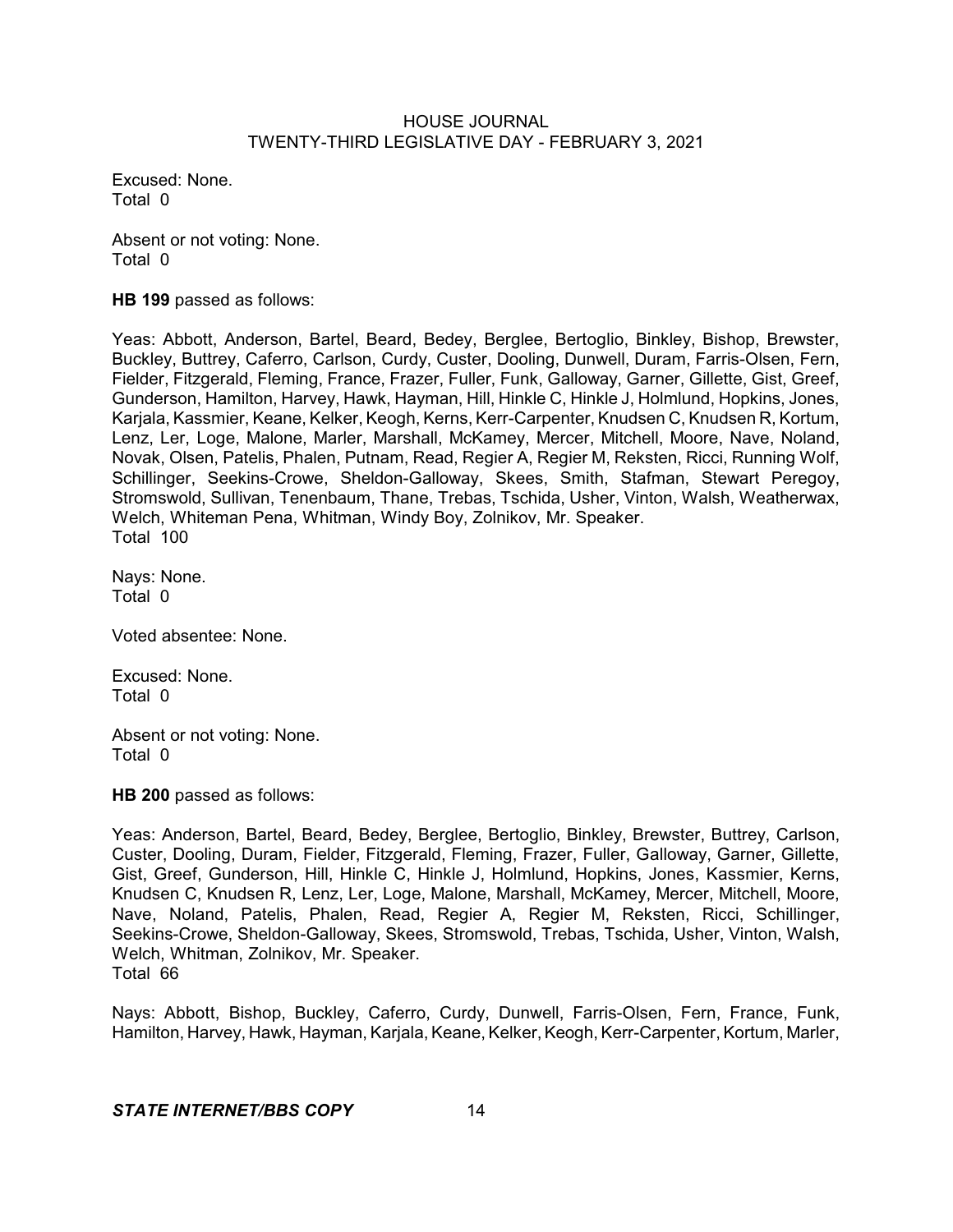Novak, Olsen, Putnam, Running Wolf, Smith, Stafman, Stewart Peregoy, Sullivan, Tenenbaum, Thane, Weatherwax, Whiteman Pena, Windy Boy. Total 34

Voted absentee: None.

Excused: None. Total 0

Absent or not voting: None. Total 0

**HB 215** passed as follows:

Yeas: Anderson, Bartel, Beard, Bedey, Berglee, Bertoglio, Binkley, Brewster, Buckley, Buttrey, Carlson, Custer, Dooling, Duram, Fern, Fielder, Fitzgerald, Fleming, France, Frazer, Fuller, Funk, Galloway, Garner, Gillette, Gist, Greef, Gunderson, Harvey, Hawk, Hill, Hinkle C, Hinkle J, Holmlund, Hopkins, Jones, Karjala, Kassmier, Keogh, Kerns, Knudsen C, Knudsen R, Lenz, Ler, Loge, Malone, Marler, Marshall, McKamey, Mercer, Mitchell, Moore, Nave, Noland, Novak, Patelis, Phalen, Putnam, Read, Regier A, Regier M, Reksten, Ricci, Schillinger, Seekins-Crowe, Sheldon-Galloway, Skees, Smith, Stewart Peregoy, Stromswold, Tenenbaum, Trebas, Tschida, Usher, Vinton, Walsh, Weatherwax, Welch, Whitman, Zolnikov, Mr. Speaker. Total 81

Nays: Abbott, Bishop, Caferro, Curdy, Dunwell, Farris-Olsen, Hamilton, Hayman, Keane, Kelker, Kerr-Carpenter, Kortum, Olsen, Running Wolf, Stafman, Sullivan, Thane, Whiteman Pena, Windy Boy. Total 19

Voted absentee: None.

Excused: None. Total 0

Absent or not voting: None. Total 0

#### **HB 234** passed as follows:

Yeas: Abbott, Anderson, Bartel, Beard, Bedey, Berglee, Bertoglio, Binkley, Bishop, Brewster, Buckley, Buttrey, Carlson, Curdy, Custer, Dooling, Dunwell, Duram, Farris-Olsen, Fern, Fielder, Fitzgerald, Fleming, France, Frazer, Fuller, Funk, Galloway, Garner, Gillette, Gist, Greef, Gunderson, Hamilton, Harvey, Hawk, Hayman, Hill, Hinkle C, Hinkle J, Hopkins, Jones, Karjala, Kassmier, Keane, Kelker, Keogh, Kerns, Kerr-Carpenter, Knudsen C, Knudsen R, Kortum, Lenz, Ler, Loge, Malone, Marler, Marshall, McKamey, Mercer, Mitchell, Moore, Nave, Noland, Novak,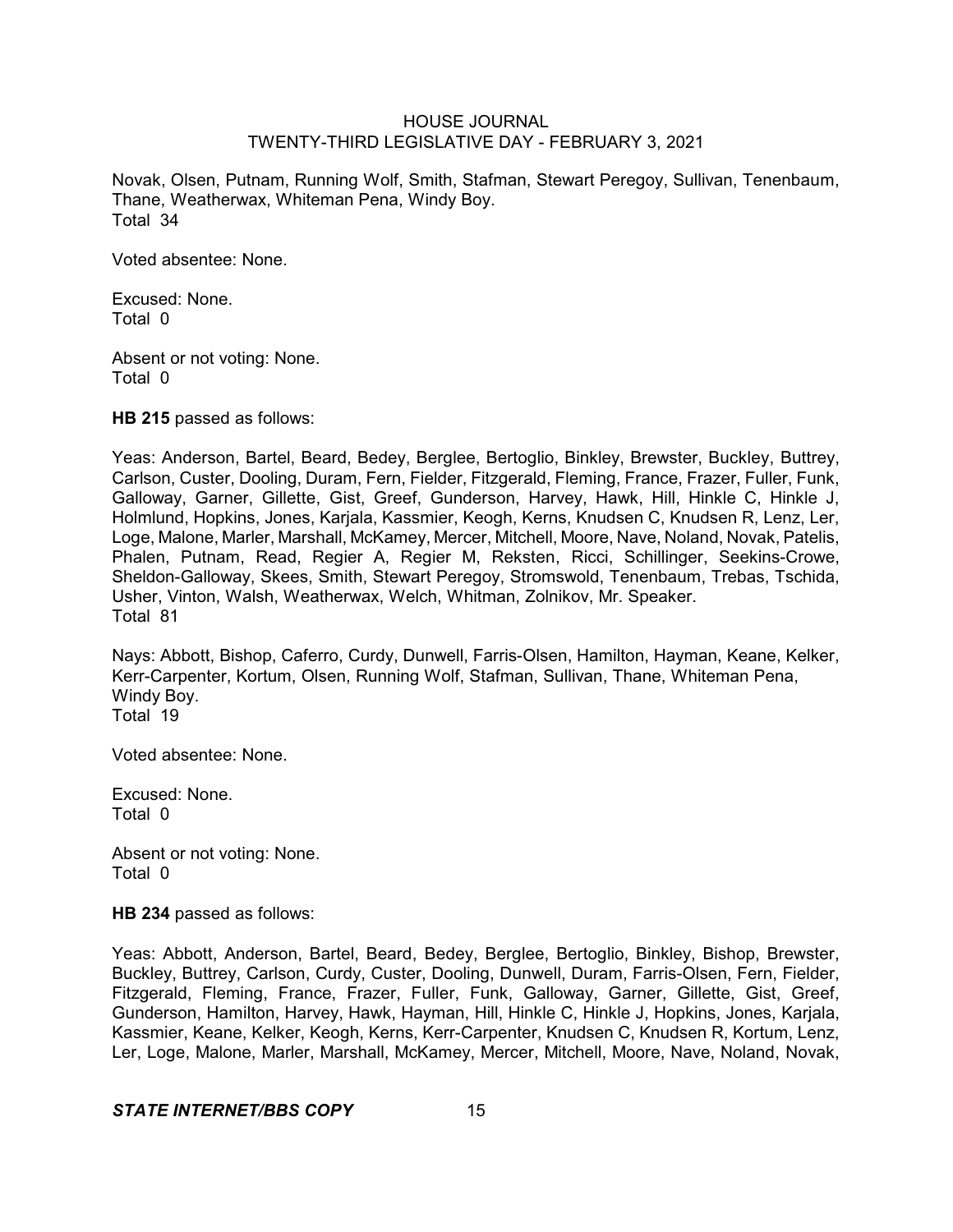Olsen, Patelis, Phalen, Putnam, Read, Regier A, Regier M, Reksten, Ricci, Running Wolf, Schillinger, Seekins-Crowe, Sheldon-Galloway, Skees, Smith, Stafman, Stewart Peregoy, Stromswold, Sullivan, Tenenbaum, Thane, Trebas, Tschida, Usher, Vinton, Walsh, Weatherwax, Welch, Whiteman Pena, Whitman, Windy Boy, Zolnikov, Mr. Speaker. Total 98

Nays: Caferro, Holmlund. Total 2

Voted absentee: None.

Excused: None. Total 0

Absent or not voting: None. Total 0

# **MESSAGES FROM THE SENATE**

**House bill** concurred in as amended and returned to the House for concurrence in Senate amendments:

2/3/2021

**HB 102**, introduced by S. Berglee

# **FIRST READING AND COMMITMENT OF BILLS**

The following Senate bills were introduced, read first time, and referred to committees:

**SB 22**, introduced by D. Salomon (by request of the Education Interim Committee), referred to Education.

**SB 38**, introduced by T. Gauthier (by request of the Department of Fish, Wildlife, and Parks), referred to Fish, Wildlife and Parks.

**SB 59**, introduced by M. McNally (by request of the Energy and Telecommunications Interim Committee), referred to Energy, Technology and Federal Relations.

**SB 121**, introduced by T. Jacobson, S. Fitzpatrick, J. Ellsworth, referred to Business and Labor.

# **UNFINISHED BUSINESS**

Mr. Speaker, I move that the following undersigned name be **ADDED** as sponsor to **HB 260**. Motion carried.

**HB 260** (S. Berglee, Chief Sponsor) R. Farris-Olsen.